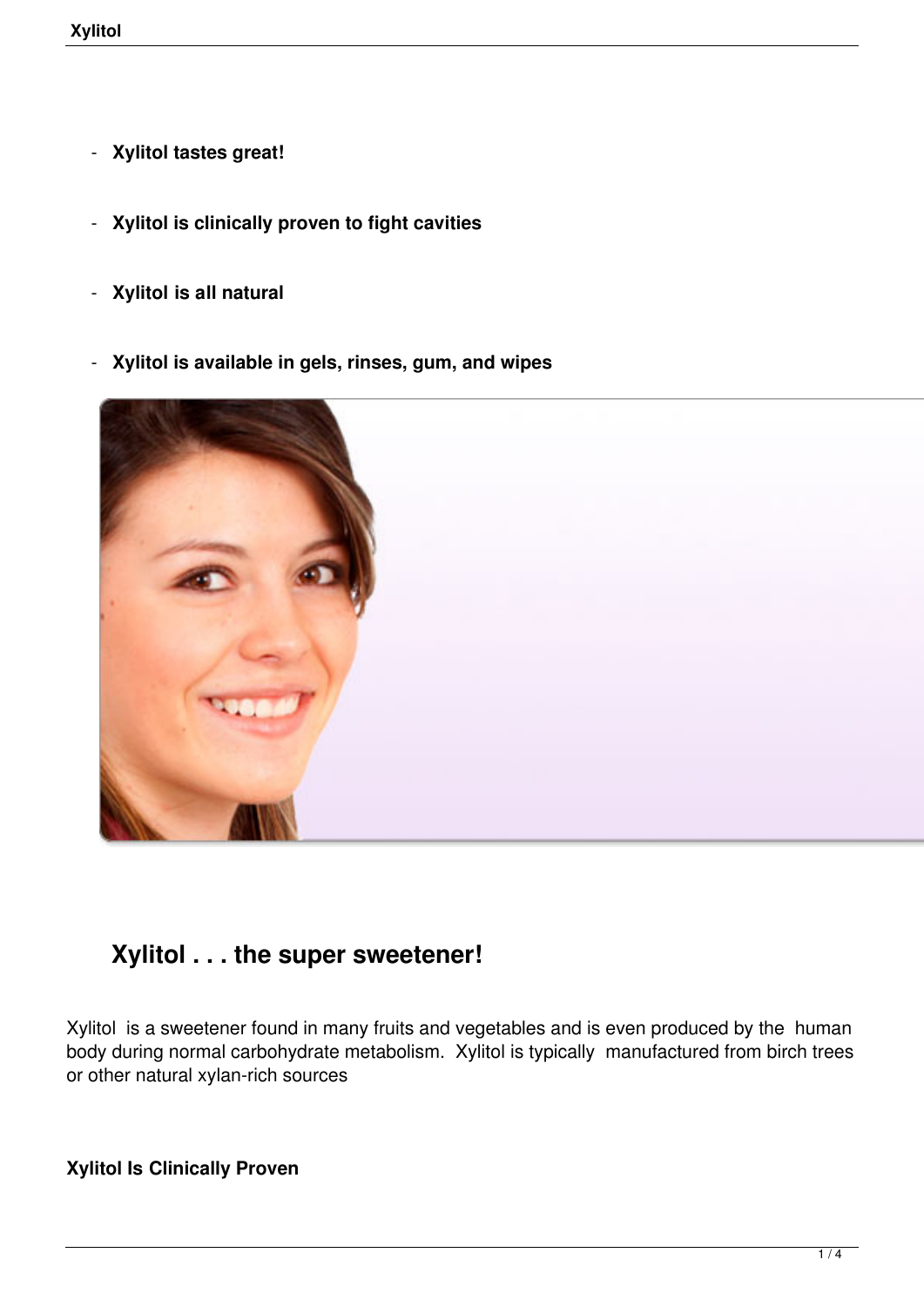In scientific studies over more than 30 years, dental researchers have pointed to xylitol as a key ingredient in the fight against tooth decay. Found in natural sources, such as fruits and vegetables, xylitol is a familiar sweetener in sugar-free products such as chewing gum. Xylitol not only adds a pleasant taste, but also reduces the incidence of tooth decay.

## **Xylitol Tastes Good**

Xylitol has the same sweetness and bulk as sucrose, with 40% less calories and no aftertaste. In fact, xylitol is the sweetest of all bulk sugar substitutes. Plus, it has a very pleasant cooling sensation when it dissolves in the mouth, making xylitol a great partner in applications with mint and citrus flavours.

## **Xylitol Is In Many Products Already**

 Xylitol is widely approved for use in foods, pharmaceuticals and cosmetics in many countries around the world. Current xylitol products include chewing gum and other confectionery, pharmaceuticals (syrups and chewable tablets), and oral hygiene products such as toothpastes and mouthwashes, and dietetic and diabetic foods.

#### **Can Anybody Use Xylitol?**

Xylitol is a low-glycemic sweetener and is metabolised independently of insulin. Xylitol does not cause the sharp increase in blood sugar levels or the associated serum insulin response which is usually seen following consumption of other carbohydrates. Thus, xylitol can be recommended as a sugar-free sweetener suitable for diabetics as well as for the general population seeking a healthier lifestyle.

#### **Dental Benefits of Xylitol**

 Despite the improvement in dental health achieved through the use of fluoride, caries incidence is still widespread and a cause for concern in many countries. Decreasing sugar intake and finding practical means of combating its detrimental effects remains a priority in controlling the incidence of caries.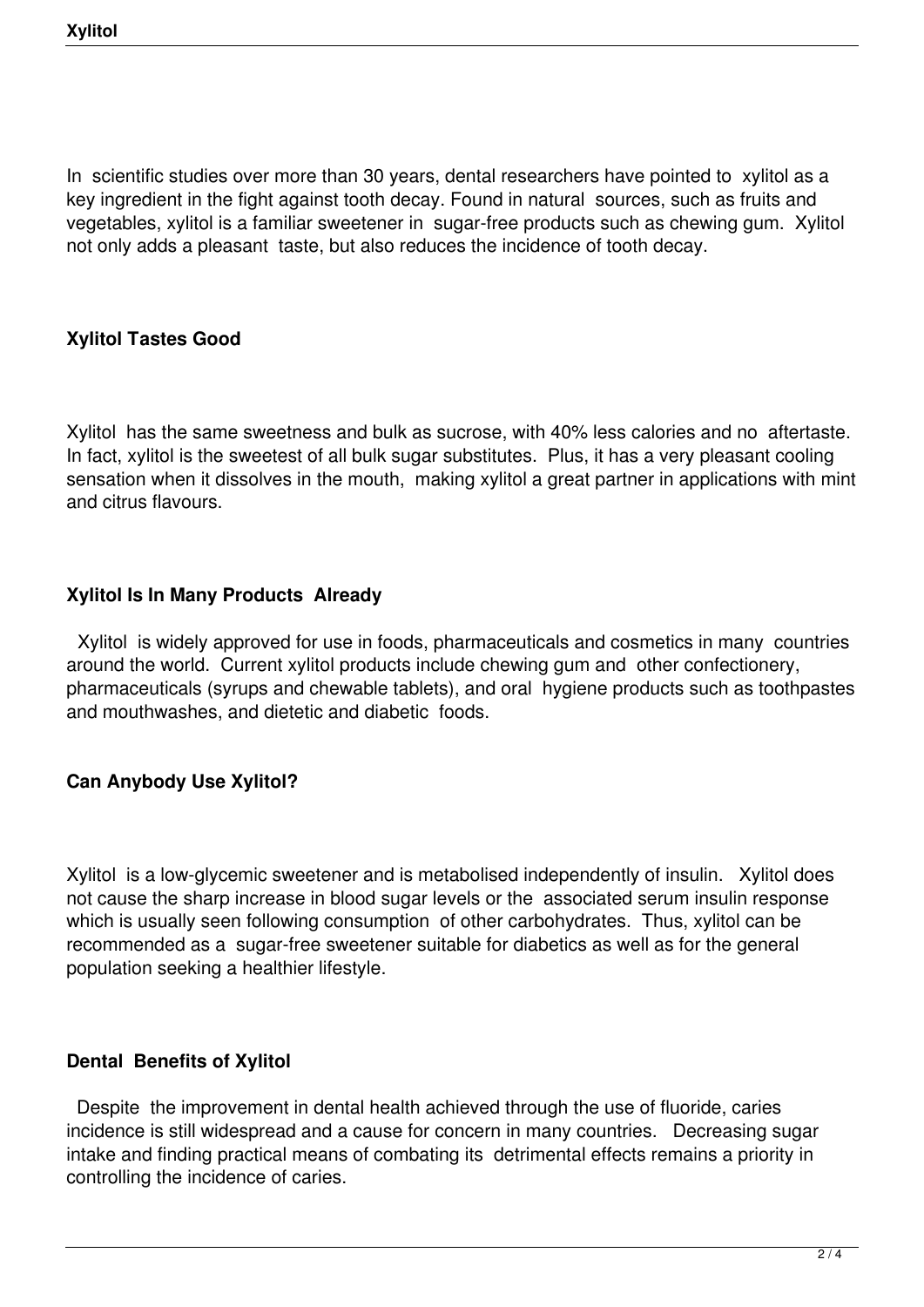$\sim$   $-$ 

 $\sim$   $-$ 

 $\sim$   $-$ 

 $\sim$   $-$ 

 $\sim$   $-$ 

One way to achieve this goal is to provide confectionery sweetened with dentally safe sugar substitutes. Xylitol is particularly recommended for this purpose since in addition to not causing cavities it actually:

Helps reduce the development of cavities (dental caries)

Resists fermentation by oral bacteria

Reduces plaque formation

Increases salivary flow to aid in the repair of damaged tooth enamel (remineralisation)

Complements fluoride in oral hygiene products

Xylitol has been recommended by several dental associations worldwide through endorsement of sugar-free confectionery products in which xylitol constitutes at least 50% of the total sweetener.

#### **How Xylitol Fights Tooth Decay**

Clinical studies conducted in populations with both high and low cavity incidence show that supplementing a normal diet with regular consumption of xylitol (e.g. sweetened chewing gum > 2 times/day) is of clear benefit to the teeth. When carbohydrate or sugars are consumed,